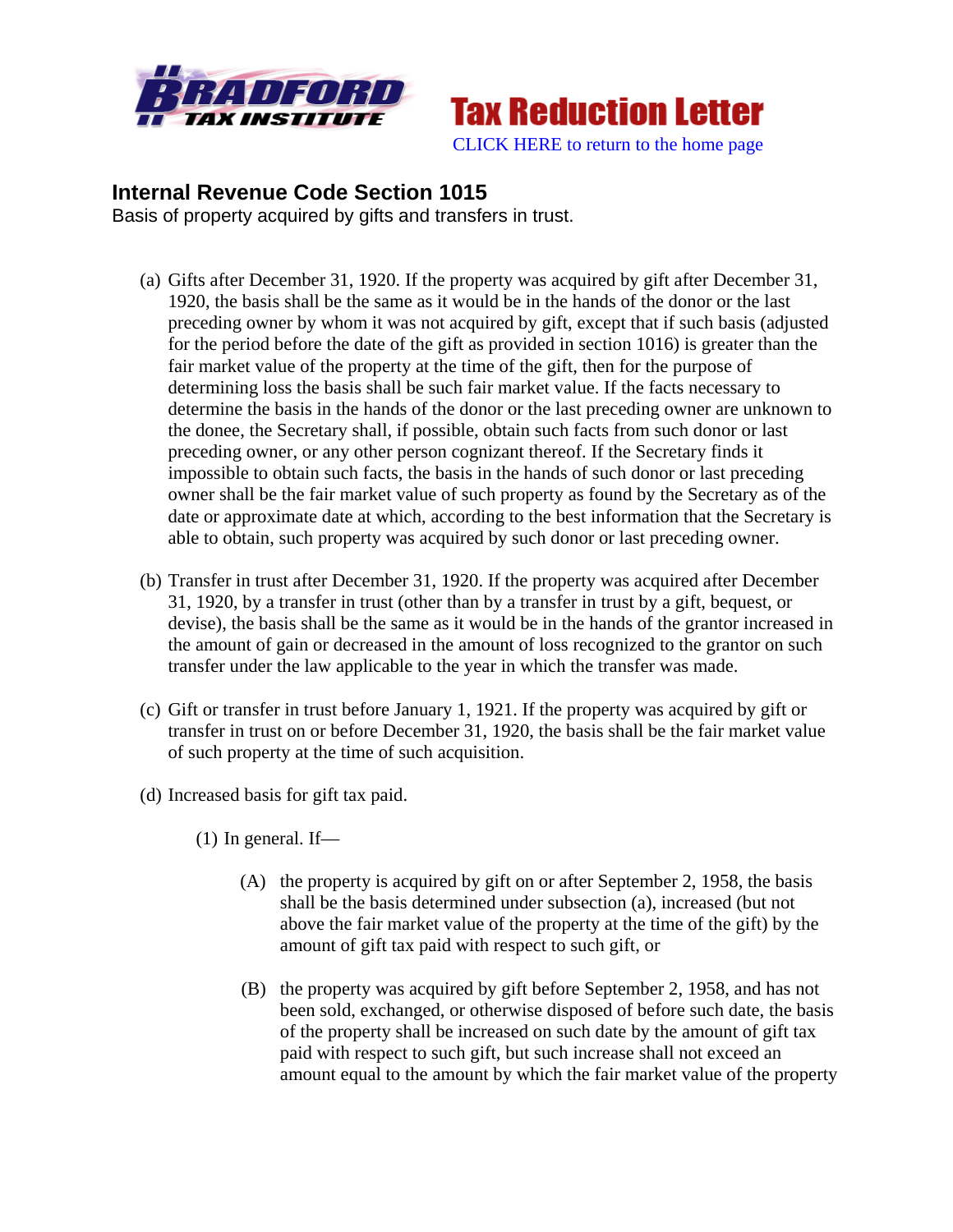at the time of the gift exceeded the basis of the property in the hands of the donor at the time of the gift.

- (2) Amount of tax paid with respect to gift. For purposes of paragraph (1), the amount of gift tax paid with respect to any gift is an amount which bears the same ratio to the amount of gift tax paid under chapter 12 with respect to all gifts made by the donor for the calendar year (or preceding calendar period) in which such gift is made as the amount of such gift bears to the taxable gifts (as defined in section 2503(a) but computed without the deduction allowed by section 2521) made by the donor during such calendar year or period. For purposes of the preceding sentence, the amount of any gift shall be the amount included with respect to such gift in determining (for the purposes of section  $2503(a)$ ) the total amount of gifts made during the calendar year or period, reduced by the amount of any deduction allowed with respect to such gift under section 2522 (relating to charitable deduction) or under section 2523 (relating to marital deduction).
- (3) Gifts treated as made one-half by each spouse. For purposes of paragraph (1), where the donor and his spouse elected, under section 2513 to have the gift considered as made one-half by each, the amount of gift tax paid with respect to such gift under chapter 12 shall be the sum of the amounts of tax paid with respect to each half of such gift (computed in the manner provided in paragraph (2)).
- (4) Treatment as adjustment to basis. For purposes of section 1016(b), an increase in basis under paragraph (1) shall be treated as an adjustment under section 1016(a).
- (5) Application to gifts before 1955. With respect to any property acquired by gift before 1955, references in this subsection to any provision of this title shall be deemed to refer to the corresponding provision of the Internal Revenue Code of 1939 or prior revenue laws which was effective for the year in which such gift was made.
- (6) Special rule for gifts made after December 31, 1976.
	- (A) In general. In the case of any gift made after December 31, 1976, the increase in basis provided by this subsection with respect to any gift for the gift tax paid under chapter 12 shall be an amount (not in excess of the amount of tax so paid) which bears the same ratio to the amount of tax so paid as—
		- (i) the net appreciation in value of the gift, bears to
		- (ii) the amount of the gift.
	- (B) Net appreciation. For purposes of paragraph (1), the net appreciation in value of any gift is the amount by which the fair market value of the gift exceeds the donor's adjusted basis immediately before the gift.